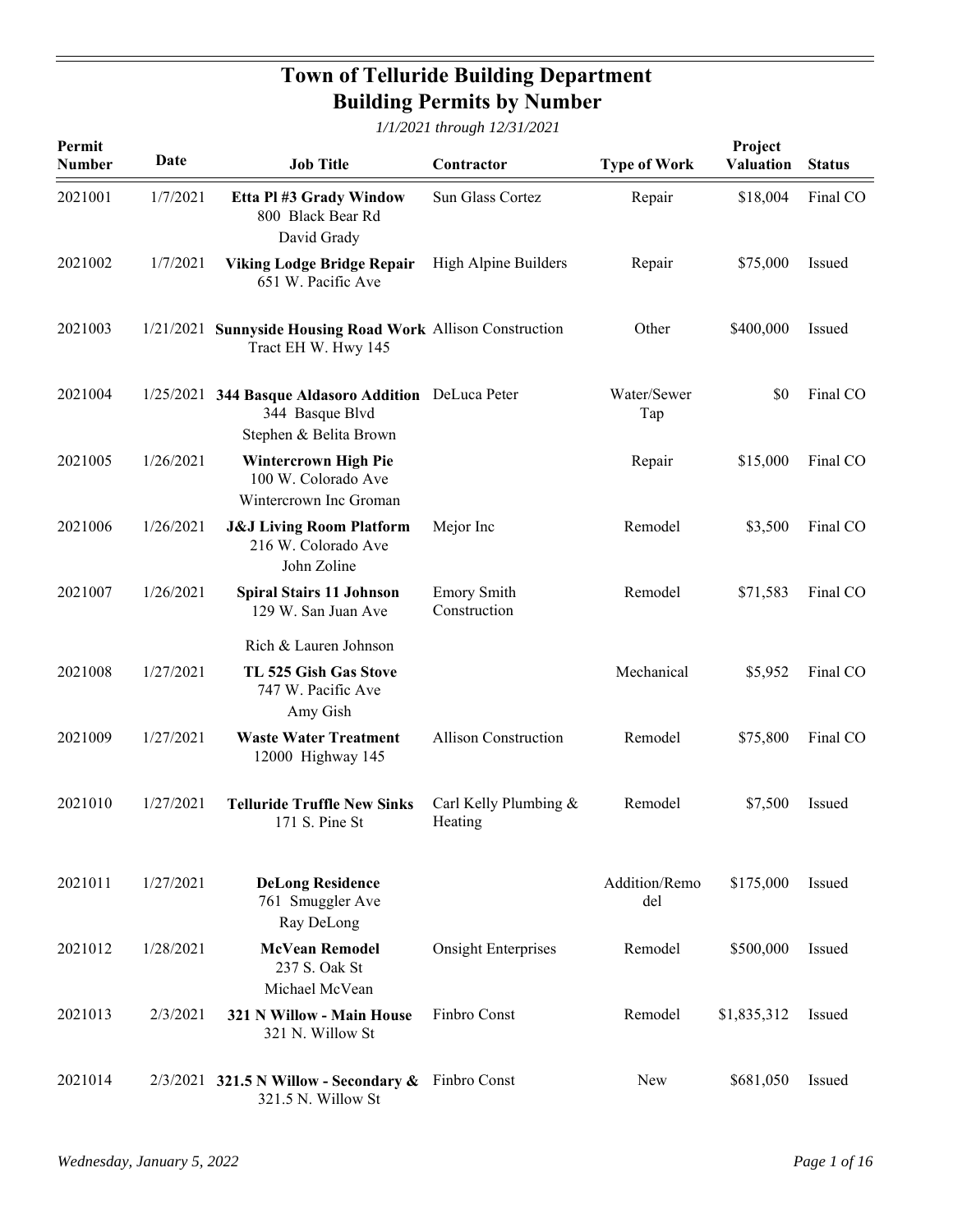| Permit<br>Number | Date      | <b>Job Title</b>                                                                                | Contractor                                                       | <b>Type of Work</b>  | Project<br><b>Valuation</b> | <b>Status</b> |
|------------------|-----------|-------------------------------------------------------------------------------------------------|------------------------------------------------------------------|----------------------|-----------------------------|---------------|
| 2021015          | 2/3/2021  | <b>Ballard South 202 OBrien</b><br>250 S. Pine St                                               |                                                                  | Remodel              | \$175,000                   | Final CO      |
|                  |           | David & Amy O'Brien                                                                             |                                                                  |                      |                             |               |
| 2021016          | 2/4/2021  | <b>Kanow Door Replacement</b><br>405 E. Columbia Ave<br>Daniel & Joanna Kanow                   | <b>Ultra Builders</b>                                            | Repair               | \$15,000                    | Issued        |
| 2021017          | 2/8/2021  | <b>Morrison Master Bathroom</b><br>940 E. Columbia Ave<br>Jim Morrison                          | Owner                                                            | Remodel              | \$7,059                     | Final CO      |
| 2021018          | 2/8/2021  | <b>Pecot Unit 1 Remodel</b><br>122 S. Townsend St<br>Shelly Jenkins Pecot                       | <b>Bill Ward Construction</b>                                    | Remodel              | \$220,385                   | Issued        |
| 2021019          | 2/10/2021 | <b>Cagin PV System</b><br>180 N. Pinion St                                                      | <b>Alternative Power</b><br>Enterprises Inc                      | Remodel              | \$22,450                    | Issued        |
|                  |           | Seth/Marta Cagin/Tarbell                                                                        |                                                                  |                      |                             |               |
| 2021020          | 2/12/2021 | <b>Major Gold Belt R2 Remodel</b><br>657 W. Colorado Ave<br>Nicole & Pako Major                 | Top Notch Construction                                           | Remodel              | \$250,000                   | Final CO      |
| 2021021          |           | 2/17/2021 Young Hobby Unit D Window<br>255 S. Spruce St                                         | CCS Concept &<br><b>Construction Solutions</b><br><sub>lnc</sub> | Repair               | \$5,000                     | Final CO      |
|                  |           | Travis/Sue Young/Hobby                                                                          |                                                                  |                      |                             |               |
| 2021022          | 2/17/2021 | <b>Greer Remodel</b><br>461 S. Pine St<br>Michelle & Scott Greer                                | Top Notch Construction                                           | Remodel              | \$60,000                    | Final CO      |
| 2021023          | 2/18/2021 | <b>LuLu 5D Wolke Window</b><br>282 Mahoney Dr<br>Josh Wolke                                     | Sun Glass Cortez                                                 | Repair               | \$36,000                    | Final CO      |
| 2021024          | 2/22/2021 | <b>Molen Roof Repair</b><br>324 W. Colorado Ave<br>Dirk DePagter                                | Owner                                                            | Repair               | \$12,000                    | Final CO      |
| 2021025          | 2/22/2021 | <b>Rocky Mnt Faith Ministries</b><br>100 E. Columbia Ave<br>David Cannon                        |                                                                  | Remodel              | \$70,000                    | Issued        |
| 2021026          | 2/22/2021 | <b>Cimarron R1 Kingzett</b><br>300 Mahoney Dr                                                   | Deveney & James<br><b>Custom Builders</b>                        | Addition/Remo<br>del | \$58,000                    | Final CO      |
| 2021027          | 2/26/2021 | Tom & Gloria Kingzett<br><b>Etta Place 13 Pierce Window</b><br>800 Black Bear Rd<br>Mary Pierce | Sun Glass Cortez                                                 | Repair               | \$10,084                    | Final CO      |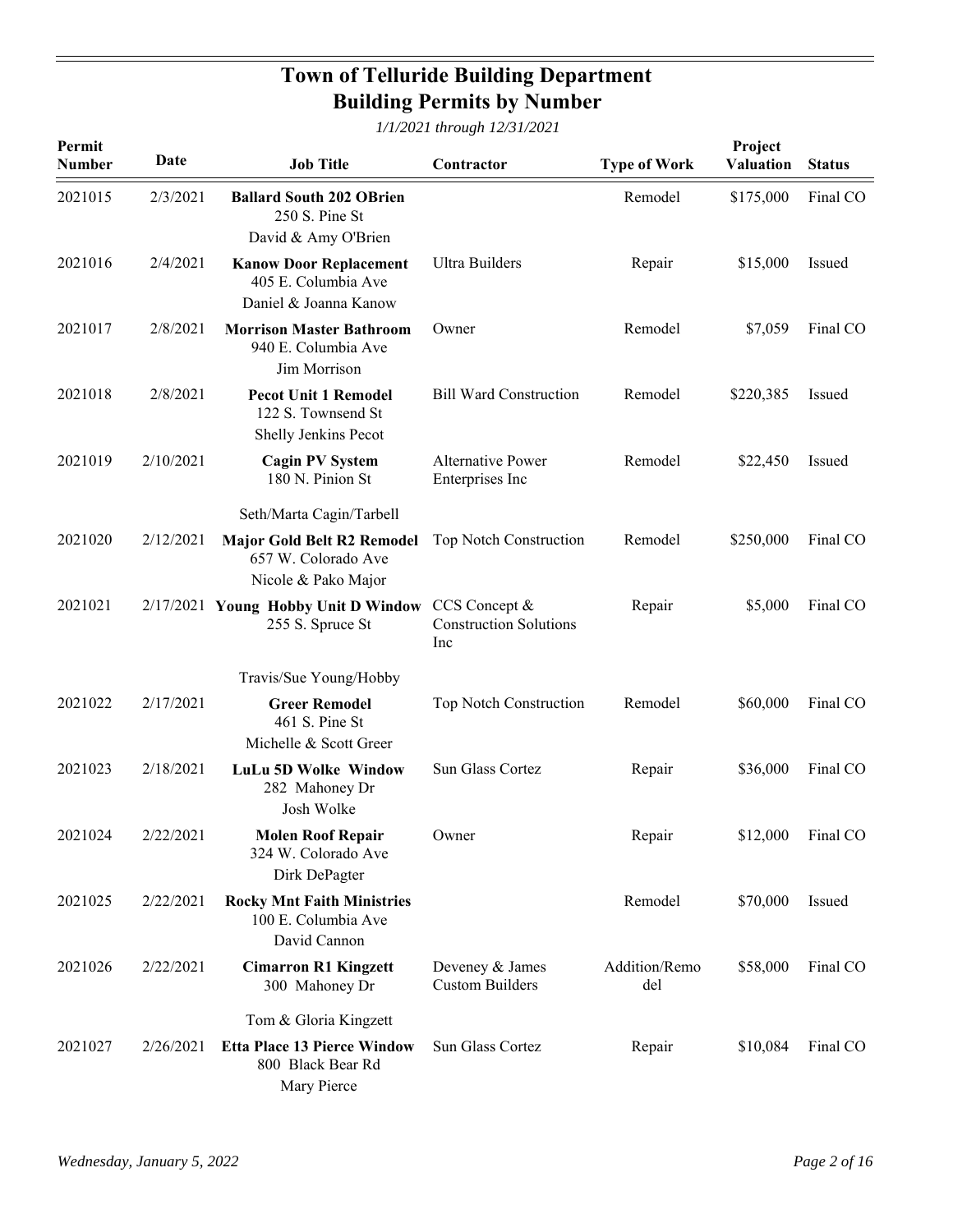| Permit<br>Number | Date      | <b>Job Title</b>                                                                                      | Contractor                        | <b>Type of Work</b>  | Project<br><b>Valuation</b> | <b>Status</b> |
|------------------|-----------|-------------------------------------------------------------------------------------------------------|-----------------------------------|----------------------|-----------------------------|---------------|
| 2021028          | 3/1/2021  | <b>Grayshill 101 Remodel</b><br>683 W. Pacific Ave                                                    | <b>JMK Custom Building</b><br>Inc | Remodel              | \$630,000                   | Issued        |
|                  |           | Bill/Karen Repplinger/Wenzel                                                                          |                                   |                      |                             |               |
| 2021029          | 3/5/2021  | Sunnyside Soil Nailing &<br>2001 W. Highway 145 Spur                                                  | <b>Allison Construction</b>       | New                  | \$500,000                   | Issued        |
| 2021030          | 3/8/2021  | <b>Butterfield Trash Enclosure</b><br>120 Tomboy Rd<br>Matt Butterfield                               |                                   | Other                | \$2,500                     | Final CO      |
| 2021031          | 3/12/2021 | <b>Tompkins Cristy Hardware</b><br>200 W. Colorado Ave<br>Molen 209 LLC                               | Owner                             | Remodel              | \$50,000                    | Final CO      |
| 2021032          | 3/12/2021 | <b>Lusk Unit C Deck</b><br>205 S. Oak St<br>Tom Lusk                                                  | <b>Allison Construction</b>       | Addition/Remo<br>del | \$47,000                    | Final CO      |
| 2021033          | 3/15/2021 | <b>Windsor Boiler Replacement</b><br>431 W. Pacific Ave<br>Fran Windsor                               | Controlled Hydronics              | Mechanical           | \$17,477                    | Final CO      |
| 2021034          | 3/15/2021 | RS B103 Remodel<br>460 S. Pine St<br>Tom & Mary Gould                                                 | <b>RNF</b> Construction           | Remodel              | \$15,000                    | Final CO      |
| 2021035          | 3/18/2021 | <b>Braun Residence</b><br>301 E. Columbia Ave<br>George Braun                                         | Ranta Const.                      | <b>New</b>           | \$1,700,000                 | Issued        |
| 2021036          |           | 3/19/2021 Etta PI 5 Lukaszewski Window Sun Glass Cortez<br>800 Black Bear Rd<br>Ken & Liz Lukaszewski |                                   | Repair               | \$6,649                     | Final CO      |
| 2021037          | 3/24/2021 | <b>Ferenbach Reroof</b><br>202 N. Spruce St<br>Carl Ferenbach                                         | <b>Onsight Enterprises</b>        | Reroof               | \$110,000                   | Final CO      |
| 2021038          | 3/24/2021 | <b>Etta Pl 12 Luster Window</b><br>800 Black Bear Rd<br>Clifton Luster                                | Sun Glass Cortez                  | Repair               | \$9,301                     | Final CO      |
| 2021039          | 3/24/2021 | <b>Roma Apartments Unit 4</b><br>133 E. Colorado Ave<br>Ray Farnsworth RRP, INC                       | WC Riley LLC                      | Remodel              | \$8,500                     | Final CO      |
| 2021040          | 3/24/2021 | <b>Stanley Unit C Remodel</b><br>232 E. Pacific Ave                                                   | Daley Construction                | Remodel              | \$120,000                   | Issued        |
| 2021041          | 3/29/2021 | <b>Talbert Reroof</b><br>433 W. Galena Ave<br>Kiersten Talbert                                        | Copper Metal Roofing              | Reroof               | \$72,972                    | Final CO      |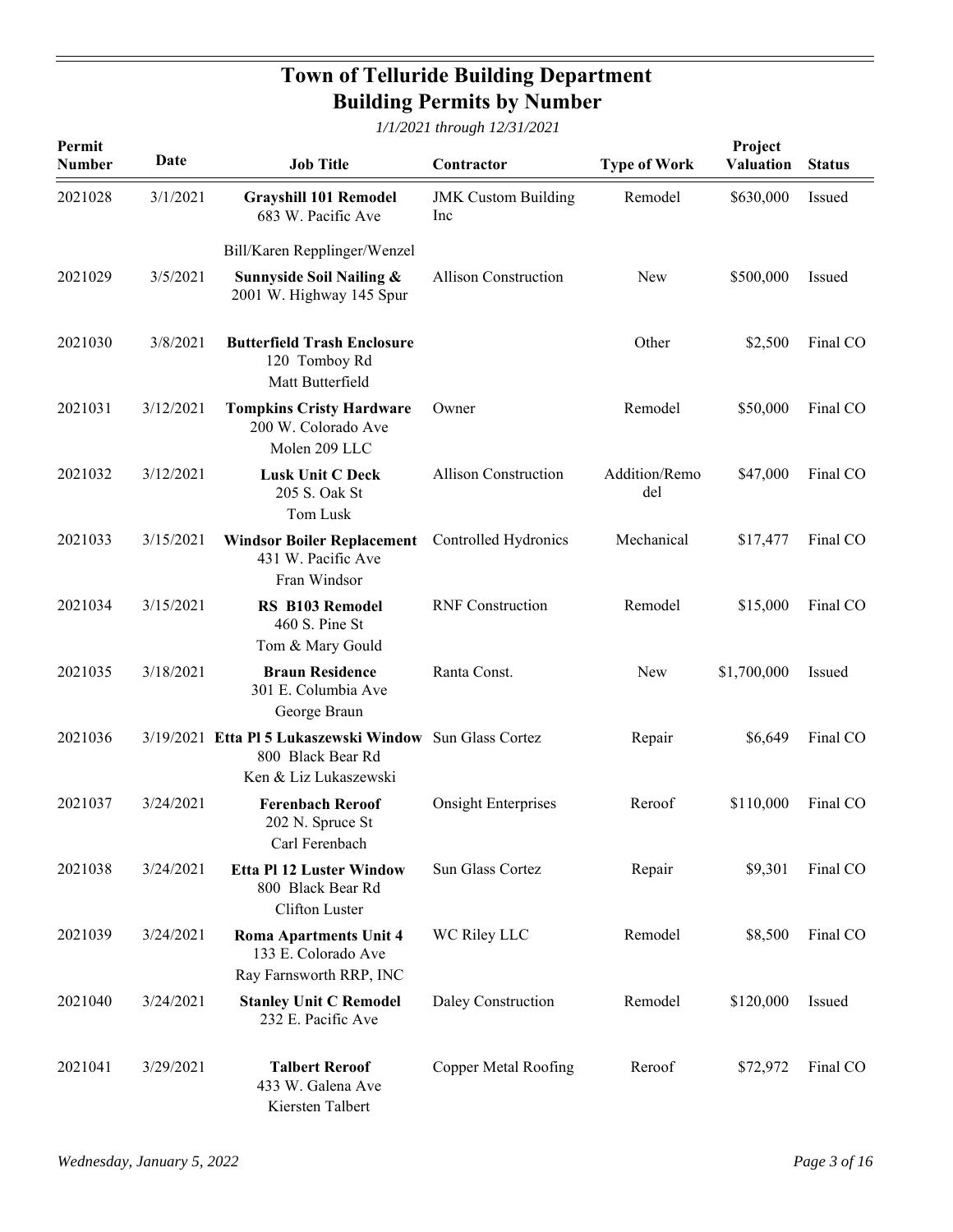| Permit<br>Number | Date      | <b>Job Title</b>                                                                                 | Contractor                       | <b>Type of Work</b>  | Project<br><b>Valuation</b> | <b>Status</b> |
|------------------|-----------|--------------------------------------------------------------------------------------------------|----------------------------------|----------------------|-----------------------------|---------------|
| 2021042          | 3/30/2021 | <b>Grzeskowink Unit A Boiler</b><br>629 W. Colorado Ave                                          | Carl Kelly Plumbing &<br>Heating | Mechanical           | \$8,800                     | Final CO      |
|                  |           | Joanna Grzeskowiak                                                                               |                                  |                      |                             |               |
| 2021043          | 4/2/2021  | <b>Usdan Patio Extension</b><br>325 N. Spruce St<br>Robert/Amy Usdan/Yenkin                      |                                  | Remodel              | \$3,000                     | Issued        |
| 2021044          | 4/5/2021  | <b>Crossbow Leather Interior</b><br>217 E. Colorado Ave<br>Macy Pryor                            | <b>Shamrock Carpentry</b>        | <b>Tenant Finish</b> | \$3,000                     | Final CO      |
| 2021045          |           | 4/6/2021 Fergus Beraza #6 Solar Tubes<br>132 E. Colorado Ave                                     | Word of Mouth<br>Carpentry       | Remodel              | \$7,800                     | Final CO      |
|                  |           | Suzan Beraza                                                                                     |                                  |                      |                             |               |
| 2021046          | 4/6/2021  | <b>Olson Unit A Stairs</b><br>205 S. Oak St<br>Tim & Laurel Olson                                | <b>Carlson Customs</b>           | Remodel              | \$150,000                   | Issued        |
| 2021047          | 4/7/2021  | <b>Marks Unit F Bathroom</b><br>762 Smuggler Ave                                                 | Telluride Home<br>Management     | Remodel              | \$40,000                    | Issued        |
|                  |           | Naomi Marks                                                                                      |                                  |                      |                             |               |
| 2021048          | 4/9/2021  | <b>Finger Preliminary Prep</b><br>369 E. Galena Ave<br>Steve & Nicole Finger                     | Finbro Const                     | Preliminary/Pre<br>p | \$542,000                   | Issued        |
| 2021049          | 4/12/2021 | <b>Ballard Hse Preble 102S</b><br>250 S. Pine St                                                 | Silver Creek<br>Woodworking      | Remodel              | \$139,324                   | Final CO      |
|                  |           | Kevin Preble                                                                                     |                                  |                      |                             |               |
| 2021050          | 4/12/2021 | 403 W Colorado Main Hse<br>403 W. Colorado Ave<br>Chris & Angie Herrick                          | <b>Onsight Enterprises</b>       | Remodel              | \$500,000                   | Issued        |
| 2021051          | 4/20/2021 | <b>Telluride Truffle Boiler</b><br>171 S. Pine St                                                | Par Mechanical                   | Mechanical           | \$8,600                     | Final CO      |
|                  |           | c/o Greg Craig Diamond Tooth<br><b>HOA</b>                                                       |                                  |                      |                             |               |
| 2021052          | 4/20/2021 | <b>Tweed Interiors Boiler</b><br>151 S. Pine St                                                  | Par Mechanical                   | Mechanical           | \$8,600                     | Final CO      |
|                  |           | c/o Greg Craig Diamond Tooth<br><b>HOA</b>                                                       |                                  |                      |                             |               |
| 2021053          | 4/20/2021 | <b>Telluride Arts Boiler</b><br>135 W. Pacific Ave<br>c/o Greg Craig Diamond Tooth<br><b>HOA</b> | Par Mechanical                   | Mechanical           | \$8,600                     | Final CO      |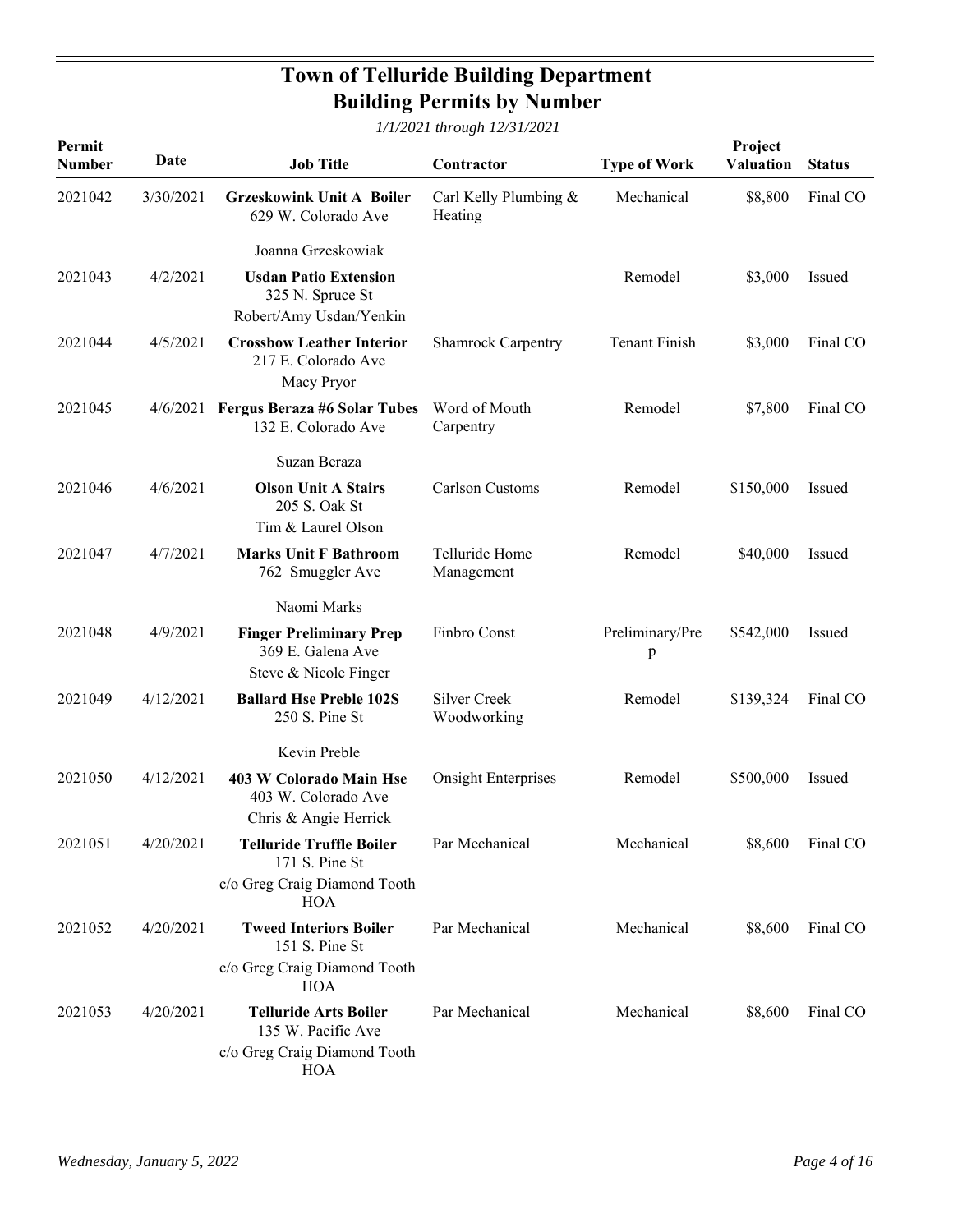| Permit<br>Number | Date      | <b>Job Title</b>                                                                 | Contractor                                            | <b>Type of Work</b>  | Project<br><b>Valuation</b> | <b>Status</b> |
|------------------|-----------|----------------------------------------------------------------------------------|-------------------------------------------------------|----------------------|-----------------------------|---------------|
| 2021054          | 4/21/2021 | <b>Etta Place 1 Halcoussis</b><br>800 Black Bear Rd<br>Michael Halcoussis        | Sun Glass Cortez                                      | Repair               | \$17,234                    | Final CO      |
| 2021055          | 4/21/2021 | <b>Bradford J6 Window</b><br>280 Mahoney Dr<br>Jack Bradford                     | Colorado Care Takers                                  | Repair               | \$13,358                    | Final CO      |
| 2021056          | 4/21/2021 | <b>Galt C305 Window</b><br>136 Tomboy St<br>Jason Galt                           | Colorado Care Takers                                  | Repair               | \$7,696                     | Final CO      |
| 2021057          |           | 4/21/2021 ANB Bank Foundation Repair PNCI Construction<br>101 E. Colorado Ave    |                                                       | Repair               | \$100,000                   | Final CO      |
| 2021058          | 4/26/2021 | 529 W Pacific<br>529 W. Pacific Ave<br>Tim Hild                                  | Tandem Inc.                                           | Addition/Remo<br>del | \$980,000                   | <b>Issued</b> |
| 2021059          | 4/27/2021 | <b>Bennet Muscatel 7 Reinstate</b><br>200 S. Willow St<br>Philippe Bennet        | Borland Inc                                           | Remodel              | \$0                         | Issued        |
| 2021060          | 4/27/2021 | <b>Ballard House Condo 103 S</b><br>250 S. Pine St<br>David & Marilyn Miller     |                                                       | Remodel              | \$61,000                    | Final CO      |
| 2021061          | 4/27/2021 | <b>Manitor RH 115 Messervy</b><br>333 S. Fir St<br>Tom & Stephanie Messervy      | Red Tail Mainteance                                   | Remodel              | \$80,000                    | Final CO      |
| 2021062          | 4/27/2021 | <b>Shandok All Buildings 4ft</b><br>860 Black Bear Rd                            | <b>Emory Smith</b><br>Construction                    | Repair               | \$124,577                   | Final CO      |
| 2021063          | 4/28/2021 | Mc Crary Unit C Remodel<br>535 W. Pacific Ave<br>Morris E<br>orris R Mc Crary    | <b>Strong Structural</b>                              | Remodel              | \$14,000                    | Final CO      |
| 2021064          | 4/28/2021 | Pierce Etta PL 13 Remodel<br>800 Black Bear Rd                                   | Telluride Remodeling<br>and Construction              | Remodel              | \$70,000                    | Final CO      |
| 2021065          | 5/10/2021 | Mary Pierce<br><b>Ferenback Barn</b><br>202 N. Spruce St                         | CCS Concept &<br><b>Construction Solutions</b><br>Inc | Remodel              | \$55,000                    | Final CO      |
| 2021066          | 5/10/2021 | Carl Ferenbach<br>Morgan Deck Repair A & B<br>417 Depot Ave<br>Don & Aela Morgan | Osborne Builders LLC                                  | Repair               | \$5,000                     | Final CO      |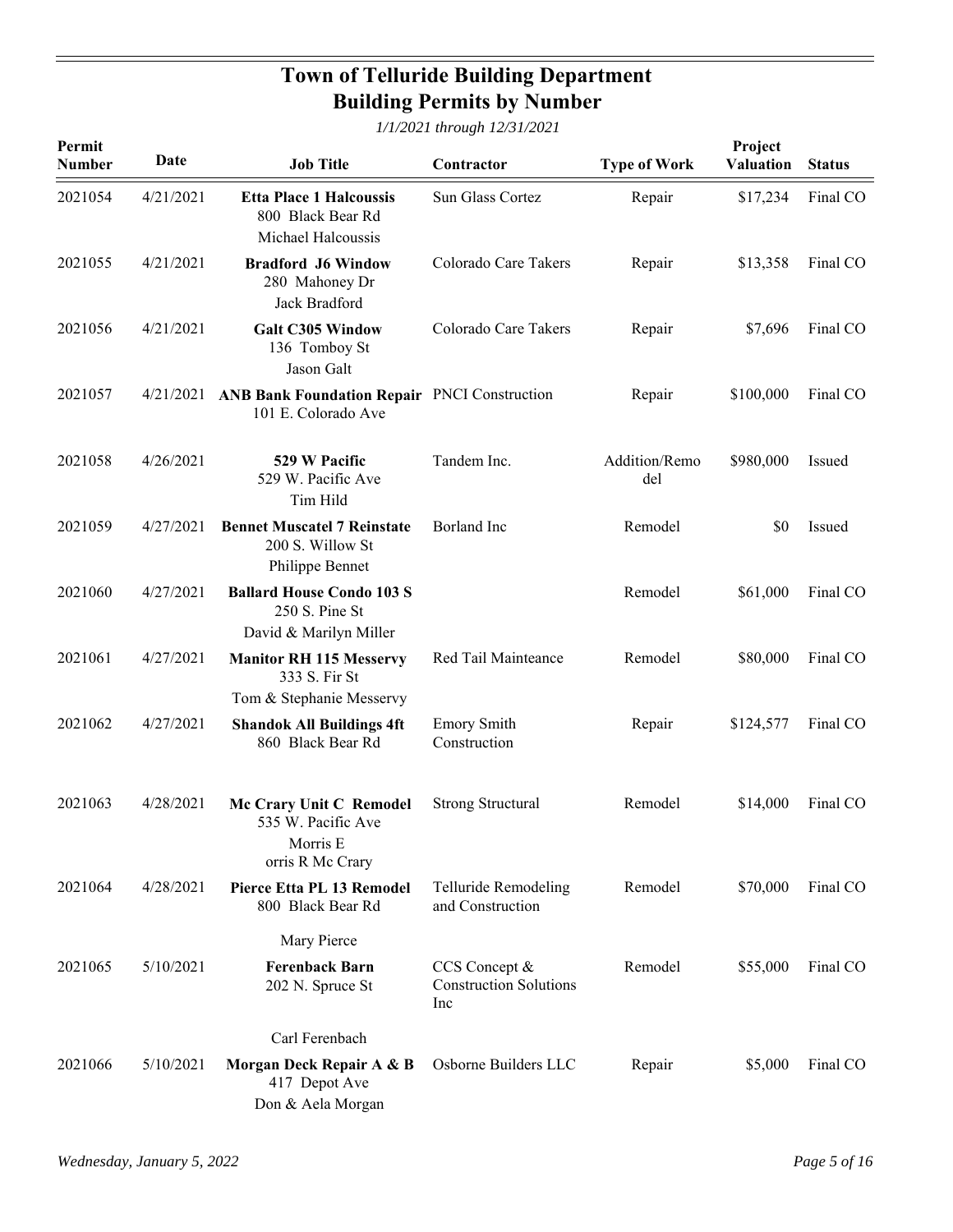| Permit<br>Number | Date      | <b>Job Title</b>                                                                   | Contractor                   | <b>Type of Work</b>  | Project<br><b>Valuation</b> | <b>Status</b> |
|------------------|-----------|------------------------------------------------------------------------------------|------------------------------|----------------------|-----------------------------|---------------|
| 2021067          | 5/10/2021 | <b>Mather Viking 200 Ceiling</b><br>651 W. Pacific Ave<br>Angela/Robert Dye/Mather | Hodges, Dave                 | Remodel              | \$5,150                     | Final CO      |
| 2021068          | 5/10/2021 | <b>Bartley Residence Aldasoro</b><br>114 Miguel Rd<br>Davison & Suzanne Bartley    |                              | Water/Sewer<br>Tap   | \$0                         | Issued        |
| 2021069          | 5/10/2021 | <b>Wasatch 1 Reroof</b><br>217 1/2 E. Colorado Ave<br><b>Burr Boynton</b>          |                              | Reroof               | \$18,200                    | Issued        |
| 2021070          | 5/10/2021 | <b>Viking Banks 116 Kitchen</b><br>651 W. Pacific Ave<br>Sandra Banks              | Telluride Home<br>Management | Remodel              | \$64,000                    | Issued        |
| 2021071          | 5/10/2021 | 331 W Galena Deck<br>331 W. Galena Ave<br>Michael Goldberg                         | H&H Construction             | Addition/Remo<br>del | \$25,680                    | Final CO      |
| 2021072          | 5/12/2021 | 127 N Oak Remodel<br>127 N. Oak St<br>Frank Kennedy Marshall                       | Fortenberry & Ricks          | Remodel              | \$352,734                   | Issued        |
| 2021073          | 5/12/2021 | <b>Riverwatch 9 Front Entry</b><br>331 S. Aspen St<br>Paddy Kurtz                  | Kurtz Company LLC            | Addition/Remo<br>del | \$2,500                     | Issued        |
| 2021074          |           | 5/12/2021 West Willow Siding and Decks Finbro Const<br>149 Tomboy St               |                              | Remodel              | \$220,000                   | Issued        |
| 2021075          | 5/13/2021 | <b>Riverwatch 1 Window Door</b><br>331 S. Aspen St<br>Cobb River Corp              | Kurtz Company LLC            | Repair               | \$45,000                    | Issued        |
| 2021076          | 5/13/2021 | <b>Riverwatch 2 Krivkovich</b><br>331 S. Aspen St<br>Linda Krivkovich              | Kurtz Company LLC            | Repair               | \$100,000                   | Final CO      |
| 2021077          | 5/13/2021 | <b>Riverwatch 4 Windows and</b><br>331 S. Aspen St<br>Julie Dolan Roberts          | Kurtz Company LLC            | Repair               | \$77,000                    | Final CO      |
| 2021078          | 5/13/2021 | <b>Riverwatch 7 Window and</b><br>331 S. Aspen St<br>S Cogan                       | Kurtz Company LLC            | Repair               | \$90,000                    | Final CO      |
| 2021079          | 5/13/2021 | <b>Riverwatch 8 Coon Skylight</b><br>331 S. Aspen St<br>Celia Coon Trustee         | Kurtz Company LLC            | Repair               | \$17,000                    | Final CO      |
| 2021080          | 5/13/2021 | <b>Cimmaron 15 Lehman</b><br>300 Mahoney Dr<br>Jon & Christine Lehman              | <b>Allison Construction</b>  | Remodel              | \$140,000                   | Issued        |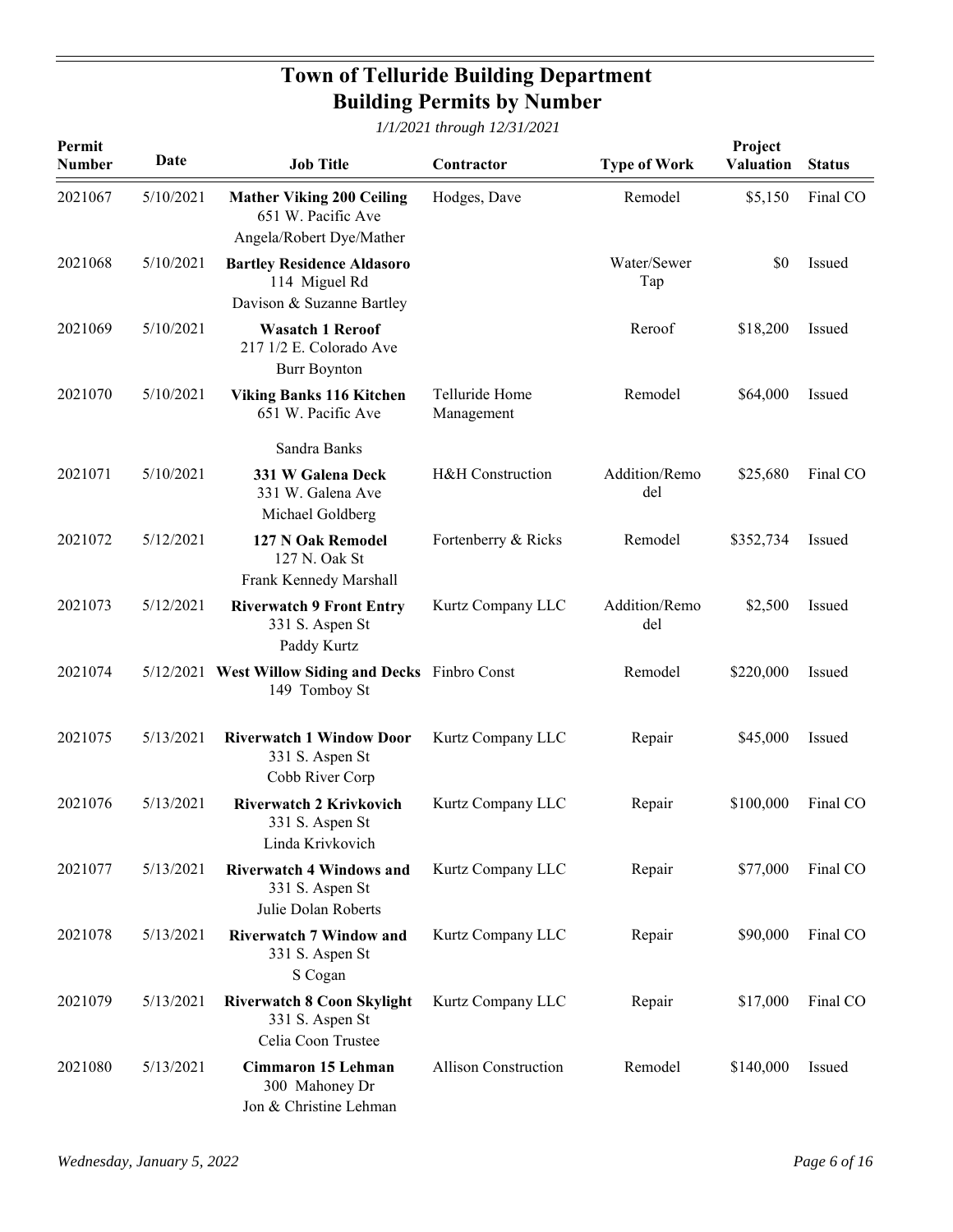**Field33:** *1/1/2021 through 12/31/2021*

| Permit<br>Number | Date      | <b>Job Title</b>                                                                                   | Contractor                                            | <b>Type of Work</b>  | Project<br><b>Valuation</b> | <b>Status</b> |
|------------------|-----------|----------------------------------------------------------------------------------------------------|-------------------------------------------------------|----------------------|-----------------------------|---------------|
| 2021081          | 5/17/2021 | <b>Grzeskowiak Unit A Boiler</b><br>629 W. Colorado Ave                                            | Rocky Mountain<br>Renovation                          | Repair               | \$3,800                     | Final CO      |
|                  |           | Joanna Grzeskowiak                                                                                 |                                                       |                      |                             |               |
| 2021082          | 5/17/2021 | <b>Jagged Edge Mechanical 6</b><br>223 E. Colorado Ave                                             | Carl Kelly Plumbing &<br>Heating                      | Mechanical           | \$76,000                    | Final CO      |
|                  |           | Erik Dalton                                                                                        |                                                       |                      |                             |               |
| 2021083          | 5/17/2021 | <b>Brosch unit 5 Remodel</b><br>125 W. Pacific Ave                                                 | Deveney & James<br><b>Custom Builders</b>             | Remodel              | \$87,665                    | Final CO      |
|                  |           | Bruce & Laura Brosch                                                                               |                                                       |                      |                             |               |
| 2021084          | 5/17/2021 | <b>Viking Lodge Pool and Spa</b><br>651 W. Pacific Ave                                             | Telluride Tinkerings                                  | Mechanical           | \$13,000                    | Issued        |
| 2021085          | 5/17/2021 | <b>Follachio Cimarron R8</b><br>300 Mahoney Dr                                                     | Deveney & James<br><b>Custom Builders</b>             | Remodel              | \$8,100                     | Issued        |
|                  |           | Pegi Follachio                                                                                     |                                                       |                      |                             |               |
| 2021086          |           | 5/17/2021 Spiral Stairs 7 Dozier Remodel Owner<br>129 W. San Juan Ave<br>Jill/Andrey Dozier/Vicars |                                                       | Remodel              | \$5,000                     | Issued        |
| 2021087          | 5/18/2021 | <b>Bella Bear Hot Tub</b><br>440 W. Depot Ave<br>Michael Gerardi                                   | Fortenberry & Ricks                                   | Remodel              | \$80,000                    | Issued        |
| 2021088          | 5/18/2021 | <b>Stender Residence</b><br>559 Curtis Dr<br>559 Curtis LLC Stender, David                         | <b>Bill Ward Construction</b>                         | New                  | \$1,348,000                 | Issued        |
| 2021089          | 5/20/2021 | <b>Cimarron Winn unit 11</b><br>300 Mahoney Dr                                                     | Rocky Mountain<br>Renovation                          | Addition/Remo<br>del | \$207,000                   | Issued        |
|                  |           | Gary Winn                                                                                          |                                                       |                      |                             |               |
| 2021090          | 5/21/2021 | <b>Etta Pl 8 Elaine Window</b><br>800 Black Bear Rd                                                | Sun Glass Cortez                                      | Repair               | \$16,304                    | Final CO      |
| 2021091          | 5/21/2021 | <b>Specker Window Rplmnt</b><br>320 W. Columbia Ave<br>Pamela Specker                              | Owner                                                 | Repair               | \$8,000                     | Final CO      |
| 2021092          | 5/21/2021 | <b>Diamond Tooth PH1 Deck</b><br>125 W. Pacific Ave<br>Stephen Philpott                            |                                                       | Repair               | \$11,000                    | Issued        |
| 2021093          | 5/21/2021 | <b>Scott Trash Shed</b><br>229 E. Columbia Ave                                                     | CCS Concept &<br><b>Construction Solutions</b><br>Inc | Addition             | \$4,000                     | Final CO      |

Geoffrey & Caroline Scott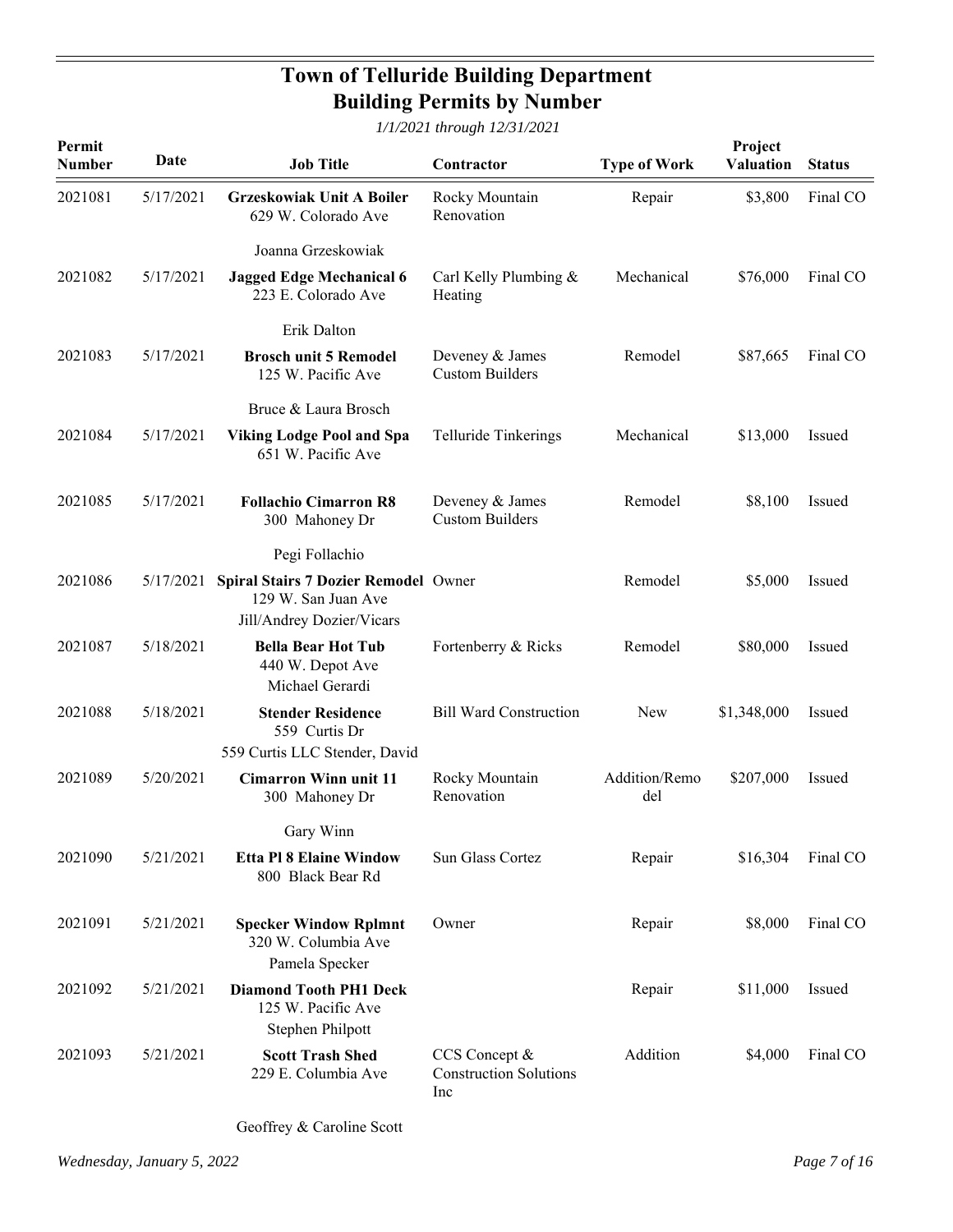| Permit<br>Number | Date      | <b>Job Title</b>                                                                                         | Contractor                        | <b>Type of Work</b>  | Project<br><b>Valuation</b> | <b>Status</b> |
|------------------|-----------|----------------------------------------------------------------------------------------------------------|-----------------------------------|----------------------|-----------------------------|---------------|
| 2021094          | 5/21/2021 | <b>Markley Hot Tub</b><br>501 W. Pacific Ave<br>John & Rebecca Markley                                   | Osborne Builders LLC              | Remodel              | \$5,000                     | Issued        |
| 2021095          | 5/21/2021 | Elks Bldg PH Unit 3 Remodel Fortenberry & Ricks<br>300 W. Colorado Ave<br>Michelle Parekh                |                                   | Remodel              | \$4,864,090                 | Issued        |
| 2021096          | 5/21/2021 | <b>Cimarron Lodge South Bldg</b><br>300 Mahoney Dr<br>c/o Gloria Kinzett                                 | Stone Ridge Roofing               | Repair               | \$32,543                    | Final CO      |
| 2021097          | 5/24/2021 | <b>US Bank Interior Create New</b><br>238 E. Colorado Ave<br>Chris Coufal VP US Bank Corp<br>Real Estate | <b>Covenant Homes</b>             | <b>Tenant Finish</b> | \$129,048                   | Final CO      |
| 2021098          | 5/25/2021 | <b>Wok of Joy Tenant Finish</b><br>200 W. Colorado Ave<br>Molen 209 LLC                                  | Owner                             | <b>Tenant Finish</b> | \$58,000                    | Final CO      |
| 2021099          | 6/3/2021  | <b>Norcross Boiler Rplmnt</b><br>874 Butcher Creek Dr<br>George Norcross                                 | Controlled Hydronics              | Mechanical           | \$17,395                    | Final CO      |
| 2021100          | 6/7/2021  | <b>Schmidt Remodel</b><br>542 W. Columbia Ave<br>Robert Schmidt Kant Mak M<br><b>LLC</b>                 | Kent Building                     | Remodel              | \$40,000                    | Issued        |
| 2021101          | 6/7/2021  | <b>Neece Remodel</b><br>977 Primrose Alley<br>Tim Neece                                                  | Mattson, William                  | Remodel              | \$185,000                   | Issued        |
| 2021102          | 6/7/2021  | <b>Minarovic Residence</b><br>617 E. Columbia Ave<br>Mike                                                | Fortenberry & Ricks               | <b>New</b>           | \$5,106,218                 | Issued        |
| 2021103          | 6/8/2021  | FL 108 Huey Remodel<br>210 S. Pine St<br>Walker & Jane Huey                                              |                                   | Remodel              | \$40,000                    | Issued        |
| 2021104          |           | 6/8/2021 Cook Mini Split and Generator Mountain Builders/Mark<br>234 N. Oak St                           | Carlson                           | Mechanical           | \$41,451                    | Final CO      |
| 2021105          | 6/8/2021  | Miles & Nicole Cook<br><b>Freshley Remodel</b><br>239 & 239 1/2 N. Fir St                                | Mountain Builders/Mark<br>Carlson | Remodel              | \$80,000                    | Final CO      |
| 2021106          | 6/8/2021  | Jill & Dan Freshley<br><b>Lanier Unit 208 Remodel</b><br>136 Tomboy St<br>Frederick Lanier Jr            | Colorado Care Takers              | Remodel              | \$185,000                   | Final CO      |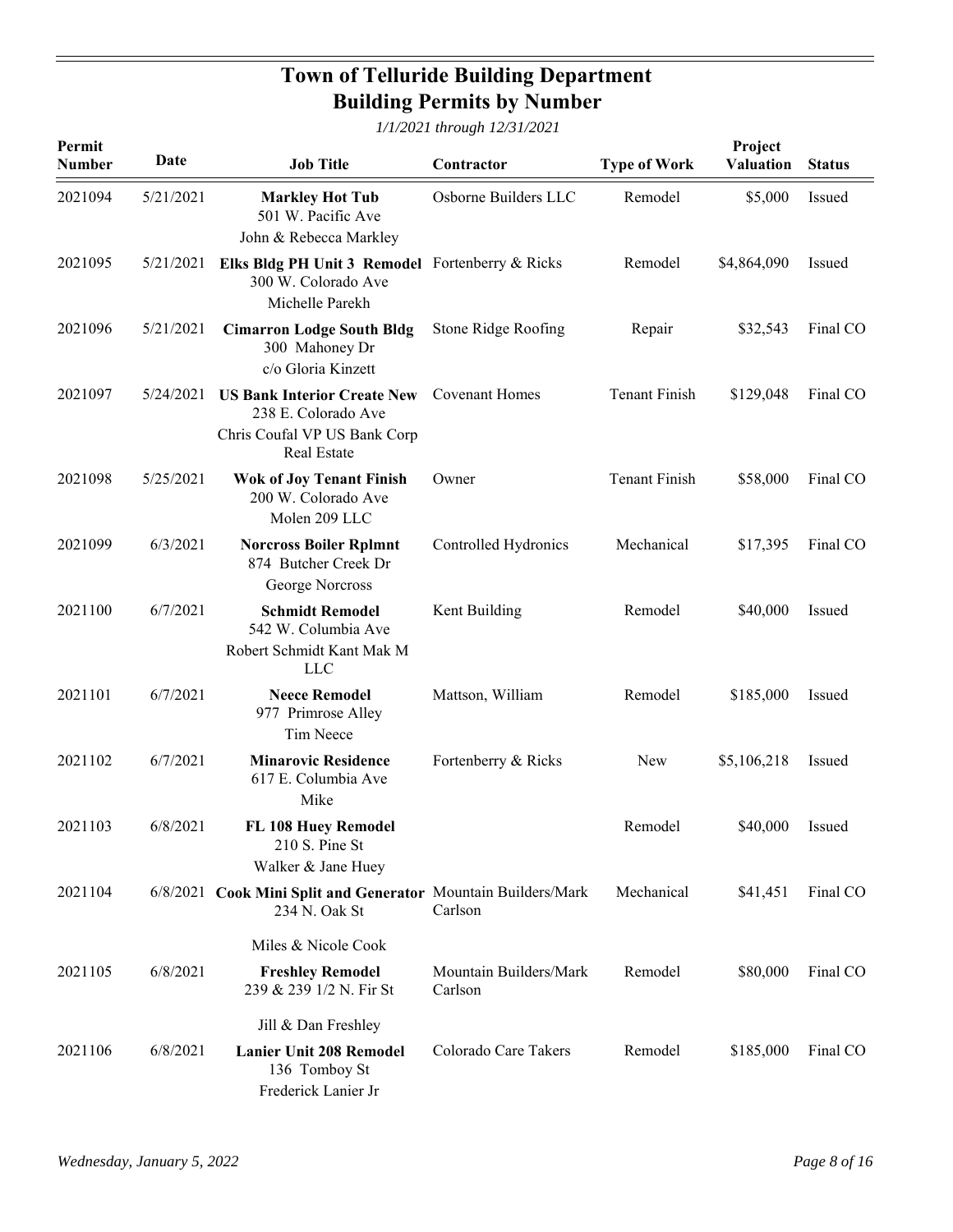**Field33:** *1/1/2021 through 12/31/2021*

| Permit<br>Number | Date      | <b>Job Title</b>                                                                     | Contractor                           | <b>Type of Work</b> | Project<br><b>Valuation</b> | <b>Status</b> |
|------------------|-----------|--------------------------------------------------------------------------------------|--------------------------------------|---------------------|-----------------------------|---------------|
| 2021107          | 6/8/2021  | FL 305 Bouiller Remodel<br>210 S. Pine St                                            |                                      | Remodel             | \$75,000                    | Issued        |
| 2021108          | 6/16/2021 | John & Peggy Bouillier<br><b>Smuggler San Miguel LLC</b><br>777 Smuggler Ave<br>Beth | H&H Construction                     | Remodel             | \$192,455                   | Final CO      |
| 2021109          | 6/16/2021 | Kassel #307 Bathroom<br>651 W. Pacific Ave<br>David Kassel                           | Stewart, Vince                       | Remodel             | \$28,462                    | Issued        |
| 2021110          | 6/16/2021 | <b>Christ Church</b><br>434 W. Columbia Ave                                          | M & G Construction<br><b>LLP</b>     | Remodel             | \$145,710                   | Issued        |
| 2021111          | 6/29/2021 | <b>Tomboy Lodge Compactor</b><br>619 W. Columbia Ave<br>c/o Property Mgmt            | Owner                                | Remodel             | \$41,335                    | Issued        |
| 2021112          | 6/29/2021 | <b>Twin Bricks A1</b><br>128 S. Oak St                                               | Colorado Revival<br>Construction LLC | Remodel             | \$69,470                    | Issued        |
|                  |           | Chris Chaffin                                                                        |                                      |                     |                             |               |
| 2021113          | 7/2/2021  | <b>Finger New Residence &amp;</b><br>369 E. Galena Ave<br>Steve & Nicole Finger      | Finbro Const                         | New                 | \$2,311,100                 | Issued        |
| 2021114          |           | 7/6/2021 Etta Pl 14 18 Reagan Window<br>800 Black Bear Rd<br>Margaret (Peggy) Reagan | Sun Glass Cortez                     | Repair              | \$75,500                    | Final CO      |
| 2021115          | 7/6/2021  | <b>Kovarik Schneider Water</b><br>553 W. Galena Ave<br>Susan Kovarik                 | Mattson, William                     | Repair              | \$175,000                   | Issued        |
| 2021116          | 7/15/2021 | <b>Morrison Residence</b><br>653 Pandora Ave                                         | Jim Morrison<br>Construction         | <b>New</b>          | \$2,040,804                 | Issued        |
|                  |           | Jim Morrison                                                                         |                                      |                     |                             |               |
| 2021117          | 7/16/2021 | Salem 320 N Aspen Flood<br>320 N. Aspen St<br>Rick Salem Telluride Crosscott         | Home Team Builders                   | Repair              | \$75,000                    | Final CO      |
|                  |           | <b>LLC</b>                                                                           |                                      |                     |                             |               |
| 2021118          | 7/19/2021 | <b>Hemann Boiler Replacement</b><br>200 S. Davis St<br>Sylvia Hemann                 | Controlled Hydronics                 | Mechanical          | \$29,976                    | Final CO      |
| 2021119          | 7/23/2021 | <b>Biermann Unit 201 Remodel</b><br>412 W. Pacific Ave                               | <b>JMK</b> Custom Building<br>Inc    | Remodel             | \$95,000                    | Final CO      |
|                  |           |                                                                                      |                                      |                     |                             |               |

Scott Biermann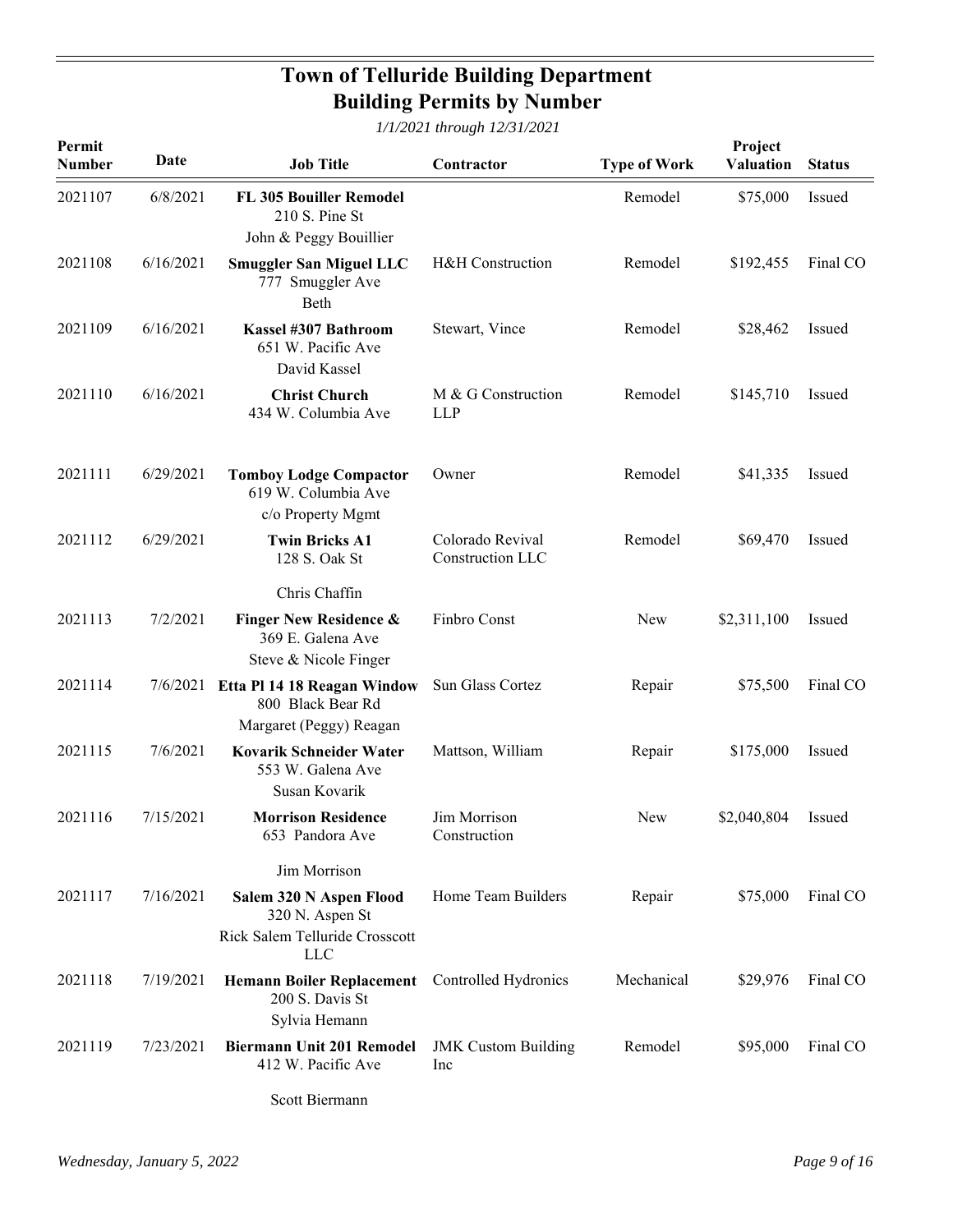| Permit<br><b>Number</b> | Date      | <b>Job Title</b>                                                                | Contractor                               | <b>Type of Work</b> | Project<br><b>Valuation</b> | <b>Status</b> |
|-------------------------|-----------|---------------------------------------------------------------------------------|------------------------------------------|---------------------|-----------------------------|---------------|
| 2021120                 | 7/23/2021 | <b>LuLu City Pool Repair</b><br>280 Mahoney Dr<br>Judy Balkind                  | Pool Spa Specialties                     | Repair              | \$125,000                   | Issued        |
| 2021121                 | 7/23/2021 | Dyer Unit 301 Mechanical<br>220 E. Colorado Ave                                 | Carl Kelly Plumbing &<br>Heating         | Mechanical          | \$19,501                    | Issued        |
|                         |           | Chip & Cathy Dyer                                                               |                                          |                     |                             |               |
| 2021122                 | 7/26/2021 | <b>Toll House Partial Reroof</b><br>465 W. Pacific Ave<br>Robert & Jane Toll    | Telluride Valley Roofing                 | Reroof              | \$4,900                     | Final CO      |
| 2021123                 | 7/27/2021 | <b>Brendel Hot Tub &amp; Railing</b><br>150 W. Pacific Ave<br>Stephanie Brendel |                                          | Remodel             | \$13,000                    | Issued        |
| 2021124                 | 8/2/2021  | Victorian Inn Flagstone Fire<br>401 W. Pacific Ave<br>Karine Bugold             | Weeds Landscaping LLC                    | Remodel             | \$18,000                    | Issued        |
| 2021125                 | 8/2/2021  | San Juan Condo Unit 305<br>220 E. Colorado Ave                                  | Telluride Remodeling<br>and Construction | Repair              | \$10,715                    | Issued        |
|                         |           | c/o Scott Benge                                                                 |                                          |                     |                             |               |
| 2021126                 | 8/2/2021  | <b>Robinson Mini-Split AC</b><br>250 S. Pine St<br>Mark & Toni Robinson         | Controlled Hydronics                     | Mechanical          | \$14,142                    | Final CO      |
| 2021127                 | 8/9/2021  | <b>Main St HOA Siding Repair</b><br>373 E. Colorado Ave<br>Judy Balkind         | <b>ARC Painting LLC</b>                  | Repair              | \$23,000                    | Final CO      |
| 2021128                 | 8/9/2021  | Porter Water Damage Repair<br>210 S. Sunset Ridge Dr<br>Greg Porter             | Alpine Mtn. Const                        | Repair              | \$4,500                     | Final CO      |
| 2021129                 | 8/9/2021  | <b>Wells Bathroom Remodel</b><br>832 Butcher Creek Dr                           | J & S Richardson<br>Construction         | Remodel             | \$12,533                    | Issued        |
|                         |           | Dustin & Megan Wells                                                            |                                          |                     |                             |               |
| 2021130                 | 8/9/2021  | Etta Pl 6 Brito-Aleman<br>800 Black Bear Rd                                     | Sun Glass Cortez                         | Repair              | \$9,618                     | Final CO      |
|                         |           | Jose Carlos Brito-Aleman                                                        |                                          |                     |                             |               |
| 2021131                 | 8/16/2021 | <b>River Club Garage Doors</b><br>550 Depot Ave<br>River Club HOA               | Montrose Garage Doors                    | Repair              | \$21,000                    | Issued        |
| 2021132                 | 8/16/2021 | <b>Viking 208 Sailer Window</b><br>651 W. Pacific Ave<br>Jay Sailer             | Sun Glass Cortez                         | Repair              | \$28,201                    | Final CO      |
| 2021133                 | 8/16/2021 | <b>Sunnyside Buildings A &amp; B</b><br>2001 W. Highway 145 Spur                | Allison Construction                     | <b>New</b>          | \$5,339,538                 | Issued        |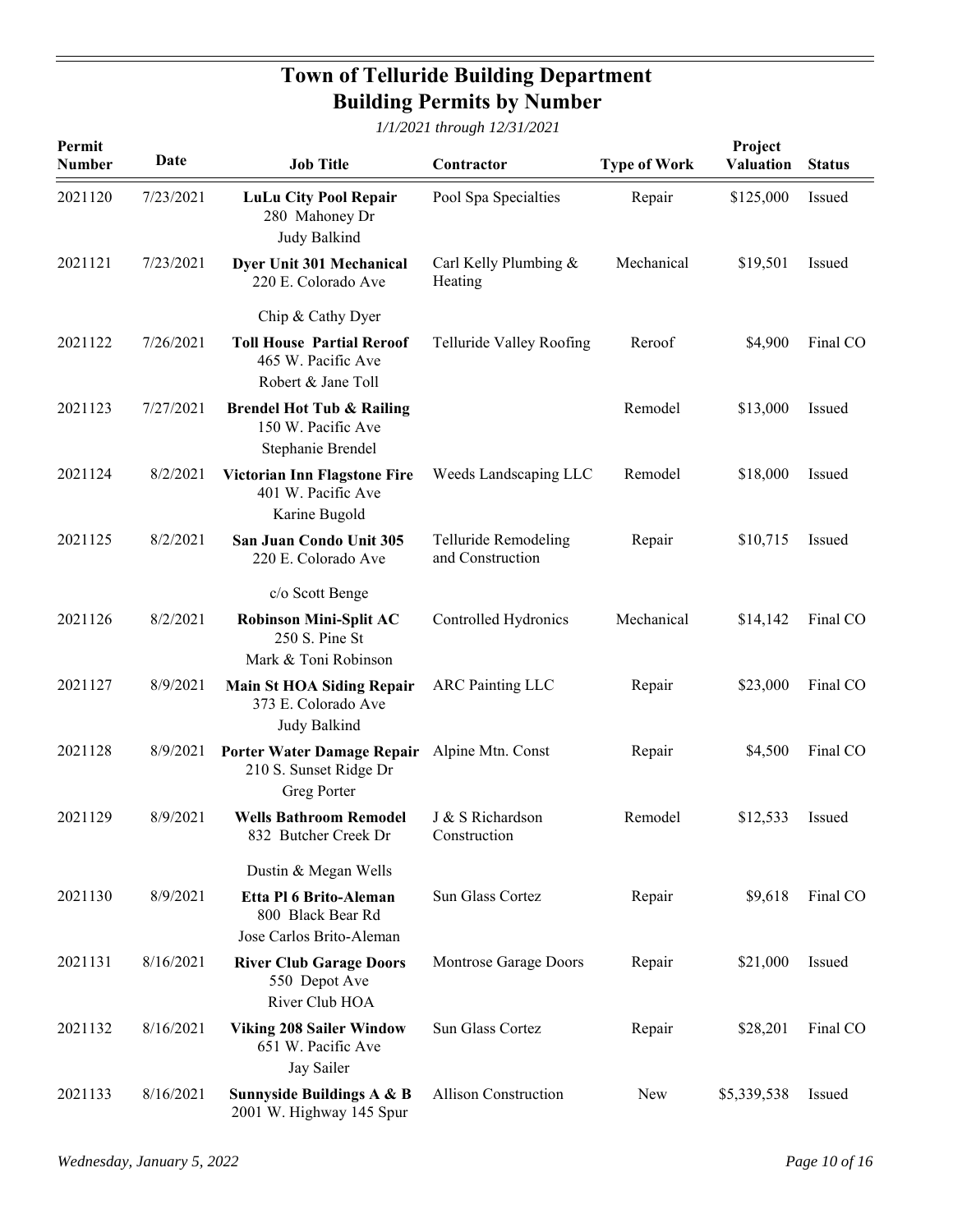**Field33:** *1/1/2021 through 12/31/2021*

| Permit<br>Number | Date      | <b>Job Title</b>                                                                                                | Contractor                            | <b>Type of Work</b> | Project<br><b>Valuation</b> | <b>Status</b> |
|------------------|-----------|-----------------------------------------------------------------------------------------------------------------|---------------------------------------|---------------------|-----------------------------|---------------|
| 2021134          | 8/16/2021 | <b>Sunnyside Building C</b><br>2001 W. Highway 145 Spur                                                         | <b>Allison Construction</b>           | <b>New</b>          | \$6,681,660                 | Issued        |
| 2021135          | 8/16/2021 | <b>Sunnyside Building D</b><br>2001 W. Highway 145 Spur                                                         | <b>Allison Construction</b>           | New                 | \$1,674,766                 | Issued        |
| 2021136          | 8/16/2021 | <b>Sunnyside Building E Triplex</b><br>2001 W. Highway 145 Spur                                                 | <b>Allison Construction</b>           | New                 | \$507,204                   | Issued        |
| 2021137          | 8/17/2021 | <b>Fino II Leel Unit 4A Window</b><br>215 1/2 E. Colorado Ave<br>Georgina & Neville Leel                        | Sun Glass Cortez                      | Repair              | \$7,227                     | Issued        |
| 2021138          | 8/17/2021 | <b>Senate C1 Walkins Hot Tub</b><br>123 & 125 S. Spruce St<br>Jay Feldt Walkins Royalties                       | Fortenberry & Ricks                   | Remodel             | \$22,000                    | Issued        |
| 2021139          | 8/20/2021 | <b>Gondola Station Planter Bench Trifecta Construction</b><br>300 W. San Juan Ave                               |                                       | New                 | \$109,971                   | Issued        |
| 2021140          | 8/20/2021 | <b>Montgomery Reroof</b><br>123 N. Aspen St                                                                     | <b>ASMR</b> - A Sheet Metal<br>Roofer | Reroof              | \$16,057                    | Issued        |
| 2021141          | 8/23/2021 | Don Montgomery Jr,<br><b>Oneil Remodel</b><br>719 E. Columbia Ave                                               | Colorado Revival<br>Construction      | Remodel             | \$300,000                   | Final CO      |
| 2021142          | 8/24/2021 | Brian & Hilaree O'Neill<br><b>Jackson Rockfall Fence</b><br>463 W. Dakota Ave<br>Denise Jackson Revocable Trust | <b>Onsight Enterprises</b>            | New                 | \$90,000                    | Issued        |
| 2021143          | 8/24/2021 | <b>Sandler Addition Aldasoro</b><br>304 Basque Blvd<br><b>Bruce Sandler</b>                                     | Evans Construction                    | Water/Sewer<br>Tap  | \$0                         | Final CO      |
| 2021144          | 8/25/2021 | <b>Grzeskowiak Unit A Boiler</b><br>629 W. Colorado Ave                                                         | Carl Kelly Plumbing &<br>Heating      | Repair              | \$8,800                     | Void          |
| 2021145          | 9/3/2021  | Joanna Grzeskowiak<br>Hix Garage & Accessory Unit Proset Construction<br>525 W. Colorado Ave<br>Ray & Ahlye Hix |                                       | New                 | \$706,974                   | Issued        |
| 2021146          | 9/3/2021  | <b>Crabtree Unit 1 Remodel</b><br>204 W. Colorado Ave                                                           | Reynaldo Handyman<br>Services LLC     | Remodel             | \$150,000                   | Issued        |

Jessica & Thomas Crabtree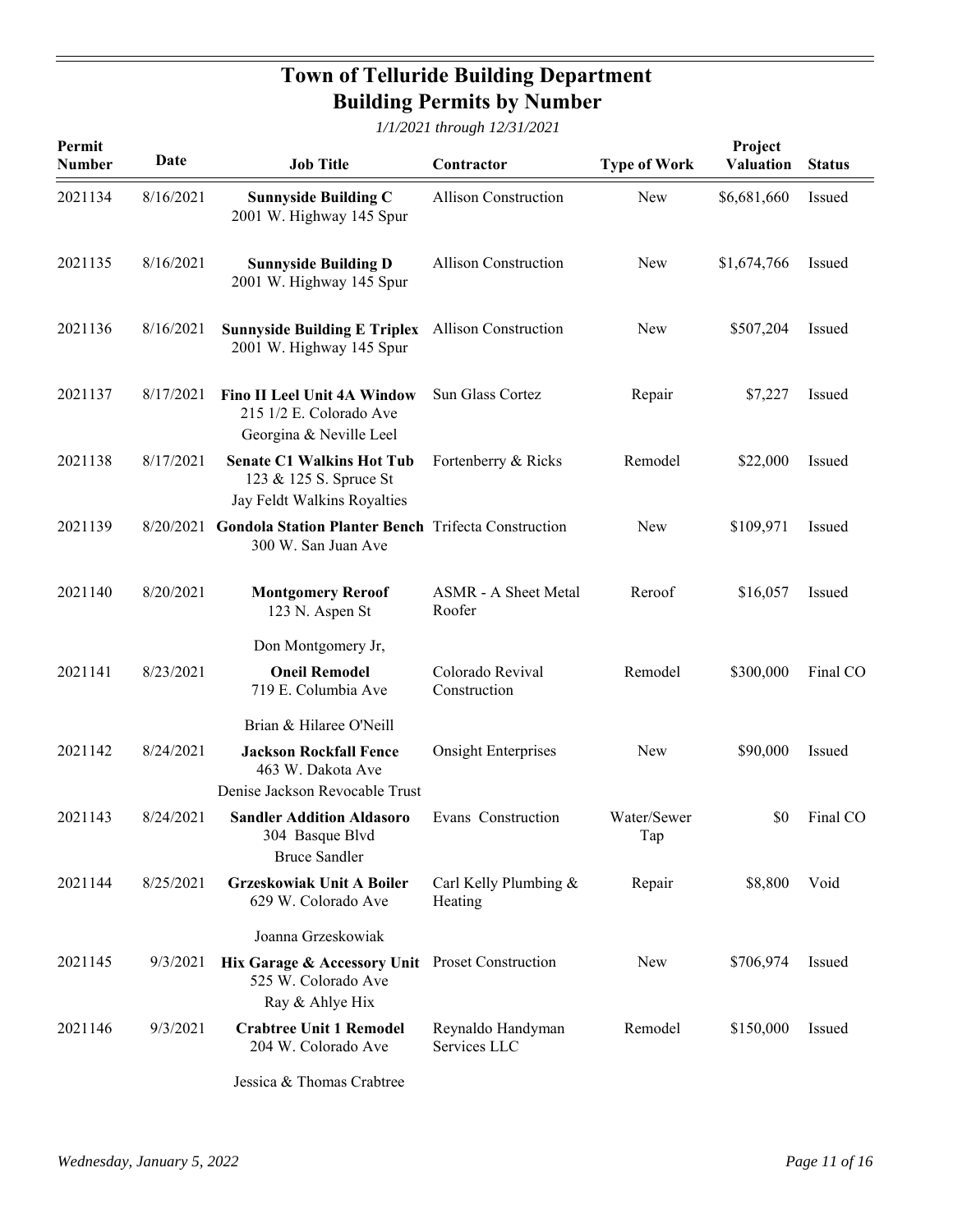| Permit<br>Number | Date      | <b>Job Title</b>                                                                                  | Contractor                   | <b>Type of Work</b>  | Project<br><b>Valuation</b> | <b>Status</b> |
|------------------|-----------|---------------------------------------------------------------------------------------------------|------------------------------|----------------------|-----------------------------|---------------|
| 2021147          | 9/7/2021  | <b>LuLu 6C Norcross Remodel</b><br>280 Mahoney Dr<br>George Norcross                              | McNamara Tile & Stone        | Remodel              | \$20,375                    | Issued        |
| 2021148          | 9/15/2021 | <b>Guenther ReRoof</b><br>449 W. Galena Ave<br>Morgan Guenther                                    | Copper Metal Roofing         | Reroof               | \$28,456                    | Issued        |
| 2021149          | 9/15/2021 | <b>Berger Bathroom Remodel</b><br>301 S. Pine St<br>Robert and Alice Berger                       |                              | Remodel              | \$65,550                    | Final CO      |
| 2021150          | 9/16/2021 | <b>Floradora Alley Stairs</b><br>103 W. Colorado Ave<br>Florie Cane                               | <b>Stillwell Customs</b>     | Remodel              | \$9,500                     | Issued        |
| 2021151          | 9/16/2021 | Lulu 6L Bathroom Remodel<br>280 Mahoney Dr<br>Merlyn Ellis                                        | <b>Snow Peaks Management</b> | Remodel              | \$3,307                     | Issued        |
| 2021152          | 9/21/2021 | <b>Wilkin Court Unit K Furnace</b><br>1001 E. Colorado Ave<br>Chad & Audrey Morton                |                              | Repair               | \$3,500                     | Final CO      |
| 2021153          | 9/22/2021 | Gilhool Window Replacement Sun Glass Cortez<br>950 E. Columbia Ave<br>Patrick & Catherine Gilhool |                              | Repair               | \$19,778                    | Issued        |
| 2021154          | 9/22/2021 | <b>Mulford Window</b><br>2 Old Brewery Dr<br>Edwin Mulford                                        |                              | Remodel              | \$1,500                     | Final CO      |
| 2021155          | 9/22/2021 | <b>Wilkin Court E Furnace</b><br>1001 E. Colorado Ave<br>John Carmola                             |                              |                      | \$3,285                     | Final CO      |
| 2021156          | 9/22/2021 | <b>Bocca Vall</b><br>218 N. Willow St<br>Octavio Boccalandro                                      | Finbro Const                 | Addition/Remo<br>del | \$2,932,105                 | Issued        |
| 2021157          | 9/23/2021 | <b>Wilkin Court D Furnace</b><br>1001 E. Colorado Ave<br>Adrienne Christy                         | Cooling's Heating & AC       | Repair               | \$3,285                     | Final CO      |
| 2021158          | 9/24/2021 | <b>Wilkin Court G Furnace</b><br>1001 E. Colorado Ave<br>Adam Bruck                               | Cooling's Heating & AC       | Repair               | \$3,285                     | Final CO      |
| 2021159          | 9/28/2021 | <b>Brooks Boiler Replacement</b><br>309 N. Oak St<br><b>Wendy Brooks</b>                          | Controlled Hydronics         | Repair               | \$7,500                     | Final CO      |
| 2021160          | 9/29/2021 | TL 322 Remodel<br>747 W. Pacific Ave<br>Bobby & Julie Lewis                                       |                              | Remodel              | \$20,000                    | Issued        |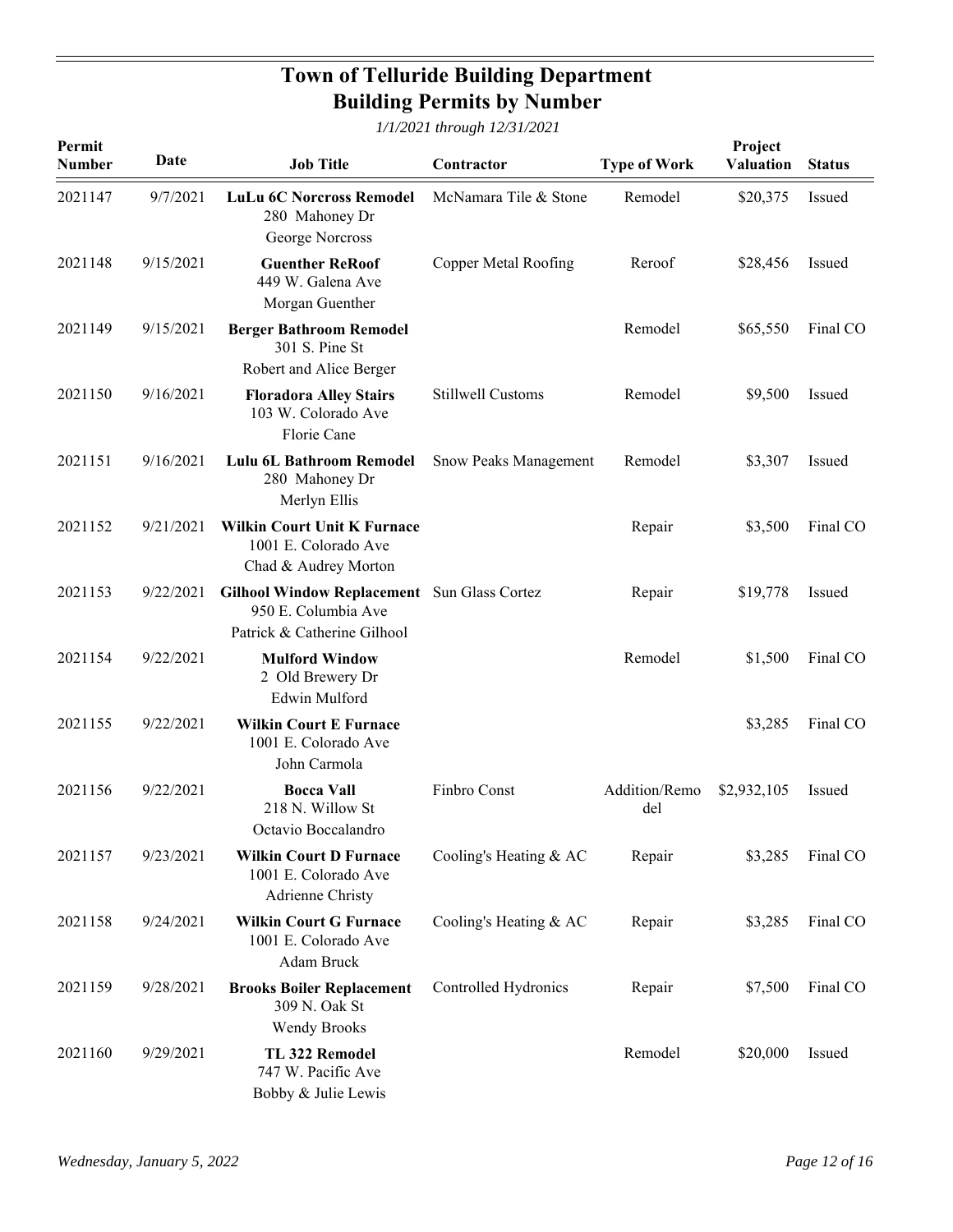| Permit<br>Number | Date       | <b>Job Title</b>                                                                     | Contractor                                | <b>Type of Work</b>  | Project<br><b>Valuation</b> | <b>Status</b> |
|------------------|------------|--------------------------------------------------------------------------------------|-------------------------------------------|----------------------|-----------------------------|---------------|
| 2021161          | 10/1/2021  | Etta 15 Window Replacement Sun Glass Cortez<br>800 Black Bear Rd                     |                                           | Repair               | \$70,000                    | Final CO      |
| 2021162          | 10/1/2021  | <b>Wilkin Court B Furnace</b><br>1001 E. Colorado Ave<br>Kristen Milord              | Cooling's Heating & AC                    | Repair               | \$3,285                     | Final CO      |
| 2021163          | 10/4/2021  | <b>McFarland</b><br>910 E. Columbia Ave                                              | Construction Services of<br>Telluride LLC | Addition/Remo<br>del | \$50,000                    | Issued        |
|                  |            | Rebecca /Enster<br>McFarland/Enster                                                  |                                           |                      |                             |               |
| 2021164          | 10/4/2021  | <b>Neece Boiler</b><br>977 Primrose Alley                                            | Advanced Hydronics<br><b>LLC</b>          |                      | \$10,000                    | Final CO      |
|                  |            | Tim Neece                                                                            |                                           |                      |                             |               |
| 2021165          | 10/6/2021  | <b>Etta Place HOA Snowmelt</b><br>800 Black Bear Rd                                  | Advanced Hydronics<br><b>LLC</b>          |                      | \$25,000                    | Final CO      |
|                  |            | Anita Cody c/o                                                                       |                                           |                      |                             |               |
| 2021166          | 10/6/2021  | <b>Ballard Boiler Replacement</b><br>758 E. Columbia Ave                             | Pallante Plumbing &<br>Heating            | Mechanical           | \$38,942                    | Final CO      |
|                  |            | Helen Ballard                                                                        |                                           |                      |                             |               |
| 2021167          | 10/6/2021  | <b>Cascade A14 Remodel</b><br>368 S. Davis St<br>Tom or Lucy Regan                   | <b>Ultra Builders</b>                     |                      | \$85,000                    | Issued        |
| 2021168          | 10/6/2021  | <b>Jobin Remodel</b><br>542 W. Pacific Ave<br>Lisa Jobin                             | Ultra Builders                            |                      | \$25,000                    | Issued        |
| 2021169          | 10/6/2021  | <b>Petosa Addition Remodel-</b><br>517 1/2 W. Pacific Ave<br>Anthony & Lori J Petosa | Finbro Const                              | <b>New</b>           | \$1,153,828                 | Issued        |
| 2021170          | 10/7/2021  | <b>Lulu Pool Boiler</b><br>280 Mahoney Dr                                            | Advanced Hydronics<br><b>LLC</b>          |                      | \$50,000                    | Issued        |
|                  |            | Judy Balkind                                                                         |                                           |                      |                             |               |
| 2021171          | 10/11/2021 | <b>BV 14 Boiler Replacement</b><br>774 W. Prospect Ave                               | Controlled Hydronics                      | Repair               | \$24,422                    | Final CO      |
| 2021172          | 10/11/2021 | Miller/Feaga, Robert/Barry<br>TL 322 Windows                                         |                                           | Repair               | \$5,000                     | Issued        |
|                  |            | 747 W. Pacific Ave<br>Bobby & Julie Lewis                                            |                                           |                      |                             |               |
| 2021173          | 10/19/2021 | <b>Moore Deck Upgrade for Hot</b><br>422 W. Colorado Ave<br>Lynn Moore               |                                           |                      | \$13,841                    | Issued        |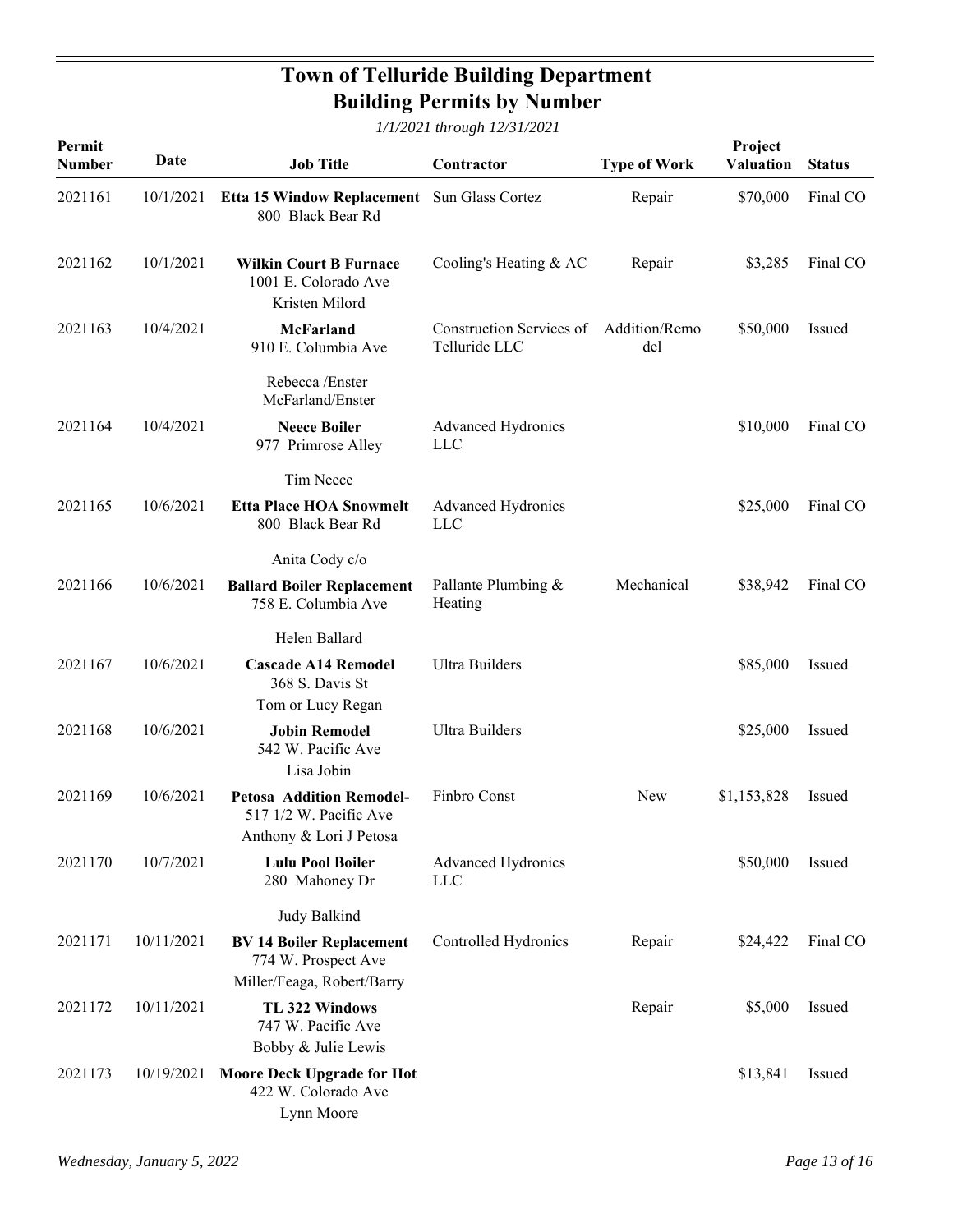| Permit<br>Number | Date       | <b>Job Title</b>                                                                     | Contractor                                            | <b>Type of Work</b> | Project<br><b>Valuation</b> | <b>Status</b> |
|------------------|------------|--------------------------------------------------------------------------------------|-------------------------------------------------------|---------------------|-----------------------------|---------------|
| 2021174          | 10/19/2021 | <b>Ullem Deck Remodel/Repair</b><br>224 N. Pine St<br>Scott Ullem                    |                                                       | Remodel             | \$69,990                    | Issued        |
| 2021175          | 10/19/2021 | <b>Boswell Exterior Front Stairs</b><br>101 E. Gregory Ave<br>Robert Boswell         |                                                       | Repair              | \$7,610                     | Issued        |
| 2021176          | 10/25/2021 | <b>King/Jackson Project - NEW</b><br>463 W. Dakota Ave<br>Denise/Trevor Jackson/King | <b>Onsight Enterprises</b>                            | Demolition          | \$2,721,830                 | Issued        |
| 2021177          | 10/25/2021 | <b>Town Park Campground</b><br>500 E. Colorado Ave                                   | CCS Concept &<br><b>Construction Solutions</b><br>Inc |                     | \$1,056,000                 | Issued        |
| 2021178          | 10/25/2021 | <b>Diamond Tooth 4 Bathroom</b><br>125 W. Pacific Ave                                | Rocky Mountain<br>Renovation                          |                     | \$26,500                    | Issued        |
|                  |            | Greg & Valerie Wright                                                                |                                                       |                     |                             |               |
| 2021179          | 10/25/2021 | <b>Telluride Town Park</b><br>500 E. Colorado Ave                                    | Evergreen Skateparks                                  |                     | \$750,000                   | Issued        |
| 2021180          | 10/25/2021 | <b>Viking Lodge 100 Windows</b><br>651 W. Pacific Ave<br>Chris & Susan Mathews       | Sun Glass Cortez                                      |                     | \$9,853                     | Final CO      |
| 2021181          | 10/26/2021 | TL 302 Windows<br>747 W. Pacific Ave<br>Sherry & Chris Choate                        | Snow Peaks Management                                 |                     | \$7,000                     | Issued        |
| 2021182          | 10/29/2021 | <b>Hancock Hot Tub</b><br>479 W. Colorado Ave<br>Judy Hancock                        |                                                       |                     | \$13,033                    | Final CO      |
| 2021183          | 10/29/2021 | <b>Ice House 217 Bathroom</b><br>301 S. Pine St<br>Doug & Carola Rayburn             |                                                       | Remodel             | \$15,000 Issued             |               |
| 2021184          | 10/29/2021 | <b>Boomerang #5 Windows</b><br>134 Tomboy St<br>Sanford Kryle                        | Sun Glass Cortez                                      |                     | \$20,999                    | Issued        |
| 2021185          | 11/1/2021  | <b>Cimmarron C13 Boiler</b><br>300 Mahoney Dr<br>Mckenzy Brown                       | Cobra Construction                                    |                     | \$5,000                     | Final CO      |
| 2021186          | 11/2/2021  | <b>Jennings Boiler Unit B</b><br>629 W. Colorado Ave<br>Jim Jennings                 | Par Mechanical                                        |                     | \$18,100                    | Final CO      |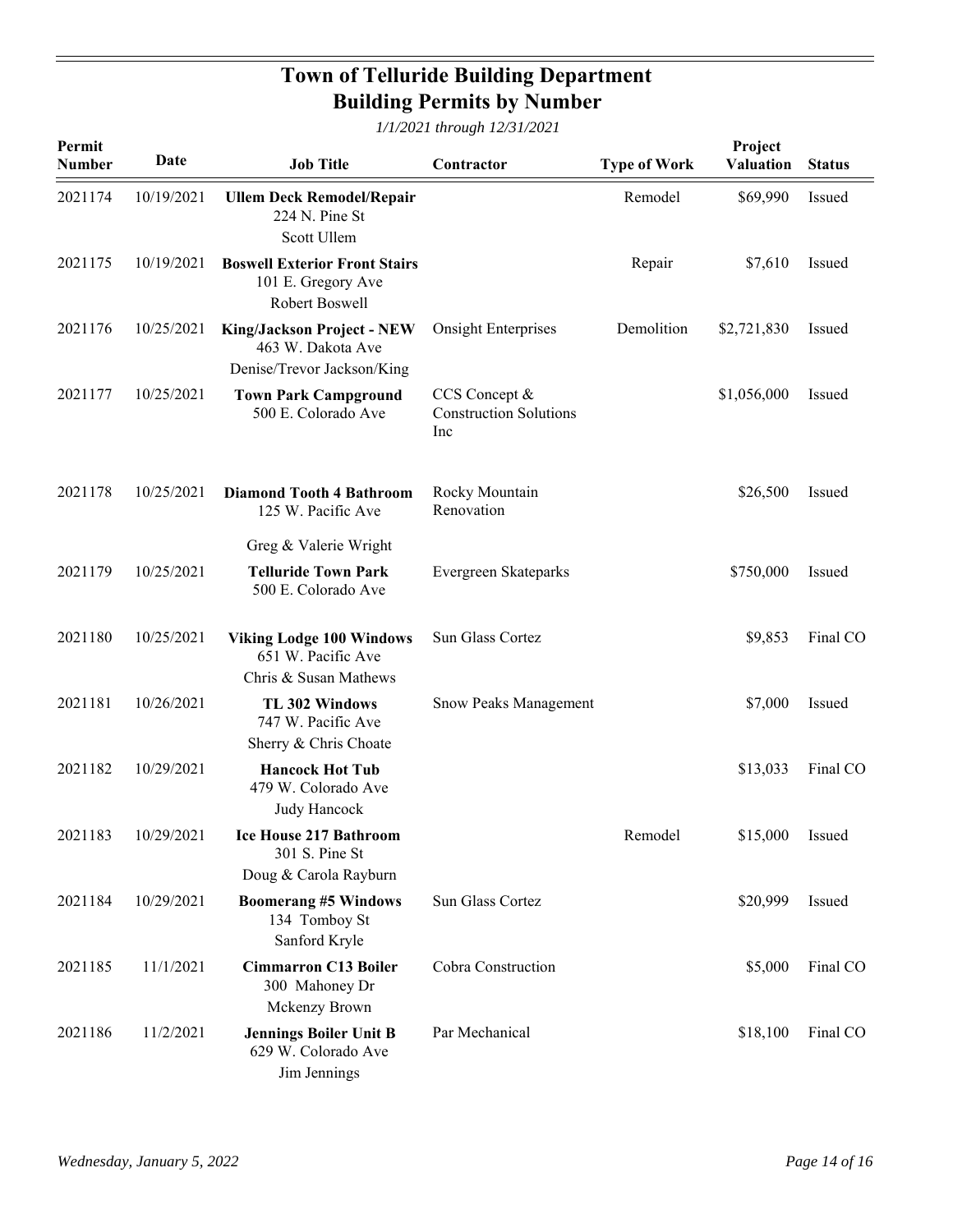| Permit<br><b>Number</b> | Date       | <b>Job Title</b>                                                                           | Contractor                      | <b>Type of Work</b>  | Project<br><b>Valuation</b> | <b>Status</b> |
|-------------------------|------------|--------------------------------------------------------------------------------------------|---------------------------------|----------------------|-----------------------------|---------------|
| 2021187                 |            | 11/3/2021 Cimmaron C13 Salon Remodel Cobra Construction<br>300 Mahoney Dr<br>Mckenzy Brown |                                 |                      | \$5,000                     | Final CO      |
| 2021188                 | 11/3/2021  | <b>Studio G Boiler Replacement</b><br>145 W. Pacific Ave<br>Ginger Medrick                 | Telluride Plumbing              |                      | \$9,950                     | Issued        |
| 2021189                 | 11/5/2021  | Retail & Restaurant - Tenant<br>126 E. Colorado Ave<br>Dirk DePaghter                      | DeLuca Peter                    | <b>Tenant Finish</b> | \$209,000                   | Issued        |
| 2021190                 | 11/5/2021  | Ricciardelli Fireplace/Vent<br>210 E. Columbia Ave<br>Peter Ricciardelli                   | High Mountain Hearth            |                      | \$5,290                     | Final CO      |
| 2021191                 | 11/12/2021 | <b>Fino II East Wall Repair</b><br>215 1/2 E. Colorado Ave<br>Richard Holden               | Oak Leaf const. Inc             |                      | \$29,739                    | Issued        |
| 2021192                 | 11/12/2021 | <b>Willow House 2R Deck</b><br>250 E. Pacific Ave<br>Jue Tingate                           |                                 | Repair               | \$12,300                    | Final CO      |
| 2021193                 | 11/12/2021 | <b>Sanctum - New SFR - New</b><br>546 W. Pacific Ave                                       | Koenig Construction<br>Services |                      | \$2,825,995                 | Issued        |
| 2021194                 | 11/12/2021 | <b>Witty Interior Remodel</b><br>673 Pandora Ave<br>Joanie Witty                           | DeLuca Peter                    |                      | \$1,102,357                 | Issued        |
| 2021195                 | 11/16/2021 | <b>Winter Front Steps</b><br>129 N. Aspen St<br>Frank(Pancho) Winter                       | Owner                           | Repair               | \$1,000                     | Issued        |
| 2021196                 | 11/19/2021 | TL 508 Boiler Replacement<br>747 W. Pacific Ave<br>c/o Meristem                            | Controlled Hydronics            | Mechanical           | \$18,248                    | Final CO      |
| 2021197                 | 11/19/2021 | <b>DD 17 Windows</b><br>350 Mahoney Dr<br>John Grieser                                     | <b>Elemental Energy</b>         | Repair               | \$2,000                     | Issued        |
| 2021198                 | 11/30/2021 | <b>KOTO Windows</b><br>207 N. Pine St                                                      | <b>EcoAction Partners</b>       | Repair               | \$5,871                     | Issued        |
| 2021199                 | 11/30/2021 | <b>Lot 8 Sunset Ridge Cantor</b><br>215 S. Sunset Ridge Dr<br>Joel Cantor                  | Owner                           | New                  | \$1,696,059                 | Issued        |
| 2021200                 | 11/30/2021 | <b>DD 17 Bathroom Addition</b><br>350 Mahoney Dr<br>John Grieser                           | <b>Elemental Energy</b>         | Remodel              | \$5,000                     | Issued        |